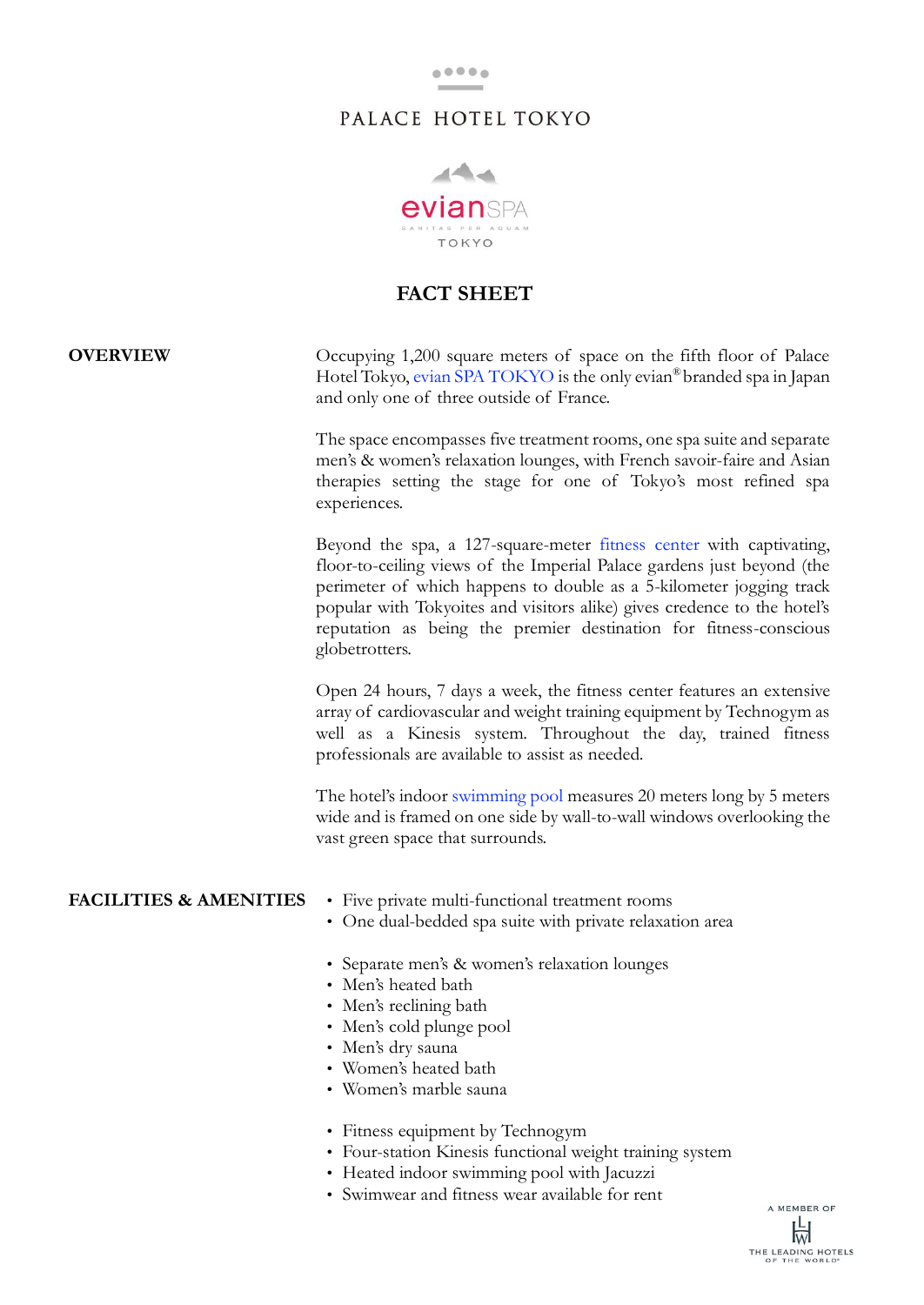### PALACE HOTEL TOKYO

| <b>DESIGN &amp;</b><br><b>MENU CONCEPT</b> | The spa's design is a metaphorical reflection of the journey evian®<br>natural mineral water takes through the Alps, from the loose stone<br>garden at reception signifying the water's source on a mountaintop, to                                                                                                                                     |
|--------------------------------------------|---------------------------------------------------------------------------------------------------------------------------------------------------------------------------------------------------------------------------------------------------------------------------------------------------------------------------------------------------------|
|                                            | the ceiling of the treatment rooms reflecting ripples in a pond.                                                                                                                                                                                                                                                                                        |
|                                            | Each treatment room is aptly named after a peak in the Alps.                                                                                                                                                                                                                                                                                            |
|                                            | Complemented by wall-to-wall, floor-to-ceiling windows looking out on<br>to the city's most compelling vistas, the spa's alpine-inspired design is<br>beautifully juxtaposed with its natural setting. On a clear day, a majestic,<br>snow-capped Mt. Fuji can be seen in the distance.                                                                 |
|                                            | Inspired by the natural cycle of evian <sup>®</sup> water within the Alps, the spa's<br>menu encompasses facials and body treatments themed around celestial<br>restoration, mineral enrichment, precious nourishment and renewed vitality. It also<br>features specific treatments tailored to men, expectant mothers and<br>brides-to-be.             |
|                                            | Though French sensibilities guide the treatment experience, the spa's<br>zen, white ambiance and its minimalist aesthetic is at once remarkably<br>serene and very Japanese. Face and body treatments incorporating<br>Japanese botanical beauty brand <i>warew</i> and Asian massage techniques are<br>also on offer to complement the European touch. |
|                                            | Enlivening splashes of an evian® red echo the array of vibrant colors<br>that accent spaces throughout the rest of the hotel.                                                                                                                                                                                                                           |
| <b>SPA PRODUCTS</b>                        | <b>Anne Semonin</b><br>The bespoke French beauty company, Anne Semonin, has been crafting<br>high-end natural beauty products since its inception in 1985. The spa<br>incorporates its products in facials and body treatments, recommending<br>custom-blends based on seasonality and skin type for each spa guest.                                    |
|                                            | <b>Omnisens</b><br>Established in Paris in 2004 by Joëlle Guillemot, Omnisens' products<br>draw on simple, natural ingredients to create luxurious products with<br>delightful scents. Its aging-care products feature in evian SPA's rose<br>quartz facials.                                                                                           |
|                                            | warew<br>This premium Japanese beauty brand is rooted in the traditional                                                                                                                                                                                                                                                                                |

This premium Japanese beauty brand is rooted in the traditional aesthetic of *wabi-sabi* – appreciation of the beauty in transience, imperfection and impermanence – and the belief that there is beauty in simplicity. Natural botanical ingredients, grown in Japan since ancient times (such as extracts of plum root, pine needles and magnolia bark), are the core ingredients used in its product range. *warew* facials and body treatments are available at the spa.

> A MEMBER OF  $\mathbb{H}^{\mathbb{L}}$ THE LEADING HOTELS<br>OF THE WORLD<sup>\*</sup>